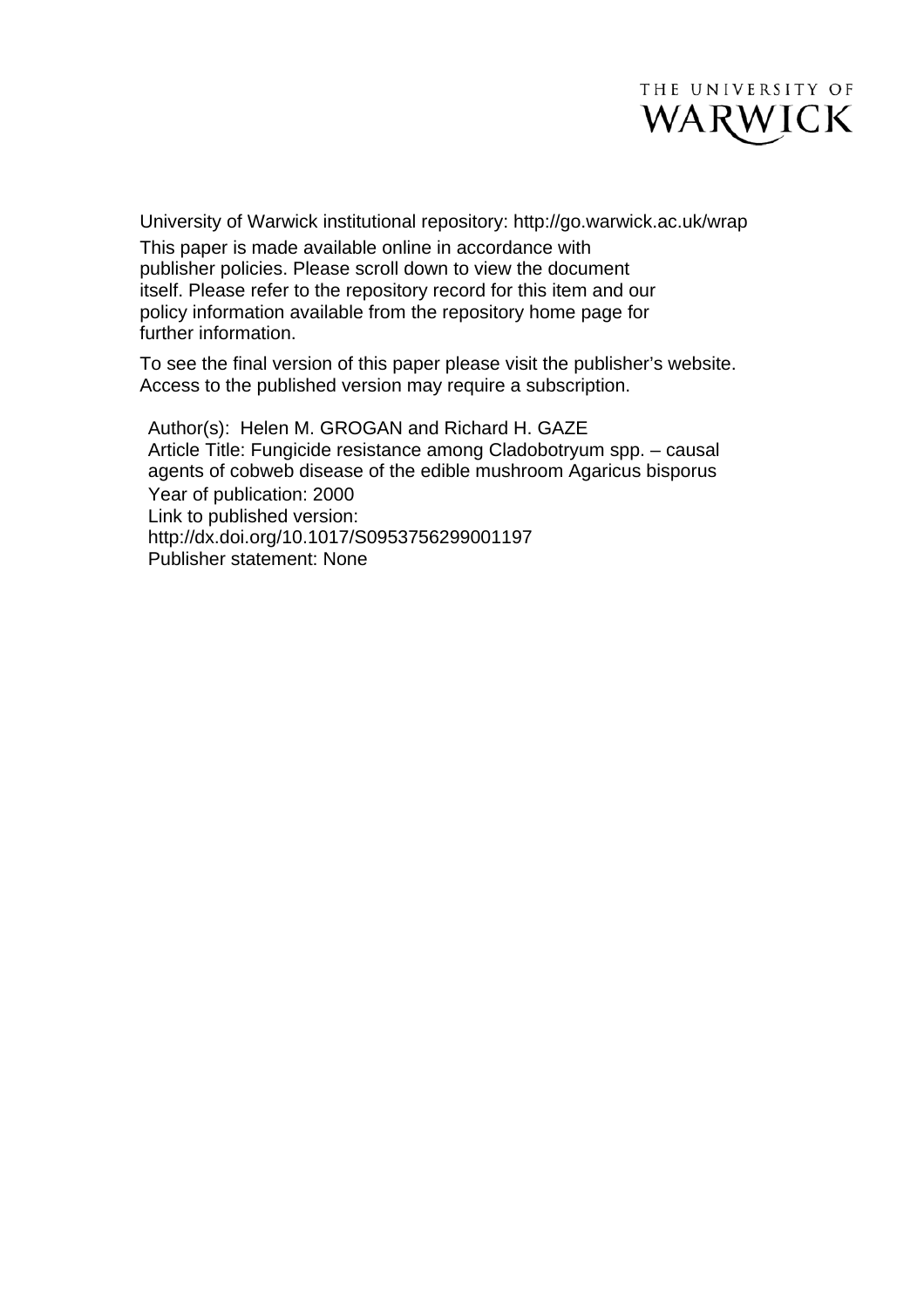#### 357

# **Fungicide resistance among** *Cladobotryum* **spp. – causal agents of cobweb disease of the edible mushroom** *Agaricus bisporus*

# **Helen M. GROGAN and Richard H. GAZE**

*Department of Plant Pathology and Microbiology*, *Horticulture Research International*, *Wellesbourne*, *Warwick CV35 9EF*, *UK*.

*Accepted 14 May 1999*.

A survey of fungicide resistance among isolates of the mushroom pathogens *Cladobotryum mycophilum* and *C*. *dendroides* Types I and II was undertaken, with respect to the active ingredients thiabendazole, carbendazim (benzimidazoles) and prochloraz manganese following an epidemic in Britain and Ireland in 1994/95. The majority of isolates (41/57) were strongly resistant to thiabendazole (ED&!"200 ppm) and were exclusively *C*. *dendroides* Type II. All *C*. *mycophilum* and *C*. *dendroides* Type I isolates, and four *C*. *dendroides* Type II isolates, were weakly resistant to thiabendazole (ED<sub>50</sub> 1–10 ppm). Thiabendazole-resistant *C. dendroides* Type II isolates were only weakly resistant to carbendazim (ED $_{50}$  2–10 ppm) and isolates which were weakly resistant to thiabendazole were carbendazim-sensitive (ED<sub>50</sub> < 1 ppm), demonstrating a lack of complete cross resistance between these two benzimidazole fungicides. The  $ED_{50}$  values for all isolates with respect to prochloraz manganese ranged from 0.14 to 7.8 ppm. Benzimidazole resistance was considered to have been an important factor influencing the severity of the 1994/95 cobweb epidemic but 25% of isolates collected were benzimidazole sensitive.

*Cladobotryum dendroides* is more commonly known in the mushroom industry by its synonym, *Dactylium dendroides*, or as its teleomorph *Hypomyces rosellus*. It is responsible for the mushroom disease known as cobweb (Fletcher, White & Gaze, 1989). It produces a verticillately branched conidiophore bearing two-, three- and four-celled conidia. Colonies on mushroom casing are usually circular in appearance and can rapidly engulf adjacent mushrooms, causing rapid decay. Massive sporulation usually occurs once mushrooms are encountered and the dry spores, which are easily dislodged when watering the mushroom crop, are responsible for a brown spotting symptom on mushroom fruit bodies. Other *Cladobotryum* species have been recorded from cultivated mushrooms by various authors and include *C*. *multiseptatum*, *C*. *mycophilum*, *C*. *varium* (syn. *C*. *variospermum*) and *C*. *verticillatum* (Sinden, 1971 ; De Hoog, 1978 ; Sharma, Suman & Guleria, 1992). A number of *Hypomyces*spp. with *Cladobotryum* anamorphs have been isolated from members of the *Aphyllophorales* and *Agaricales* growing in the wild (Rogerson & Samuels, 1993, 1994). Some of these produce conidia and conidiophores which are similar to *C*. *dendroides* so it is possible that some unusual *Cladobotryum* species may occur on commercial mushrooms.

Outbreaks of cobweb disease on British mushroom farms were sporadic for many years with the disease being controlled using available fungicides (Fletcher *et al*., 1989). In the early 1990s outbreaks became more frequent, and reached epidemic proportions in 1994/95. Although fungicide resistance was implicated, outbreaks of cobweb were already on the increase,

and it was suggested that the warmer and moister environments in which mushrooms are now grown, compared with the early 1980s, may have been a contributory factor to the emergence of cobweb (Gaze, 1995). In the 1970s resistance to benzimidazole fungicides had developed in *Verticillium fungicola*, another mushroom pathogen, and a survey of 229 U.K. isolates indicated that 53% had  $ED_{50}$ values of  $> 50$  ppm with respect to the fungicide benomyl (Fletcher & Yarham, 1976). This 1970s survey also reported that, of 24 *Cladobotryum* isolates tested, none grew at 5 ppm benomyl (or 1 ppm where tested), indicating that isolates were still sensitive to this fungicide. In the British mushroom industry benomyl has been largely replaced by the active ingredient carbendazim, which is a major primary breakdown product of benomyl (Hassall, 1990), and would be expected to have similar activity as benomyl against individual pathogens. Fletcher & Yarham (1976) demonstrated this for 10 *V*. *fungicola* isolates. In the 1980s benomyl, thiabendazole (and prochloraz manganese) were still effective against an isolate of *Cladobotryum* in a cropping experiment (Fletcher, Hims & Hall, 1983). In the same year, Lockley & Gay (1983) reported that an isolate from a farm using thiabendazole was capable of 15 and 0% growth at 50 and 100 ppm thiabendazole, respectively, while isolates from two other farms failed to grow at thiabendazole concentrations of 25 ppm or above  $(ED_{50}$ values for all isolates were  $\leq 10$  ppm). In a later survey of 12 British farms in 1993, 14 *Cladobotryum* isolates from one farm were capable of growth at 2 and 20 ppm thiabendazole  $(ED_{50}$ not given), but only one of these isolates grew at 2 ppm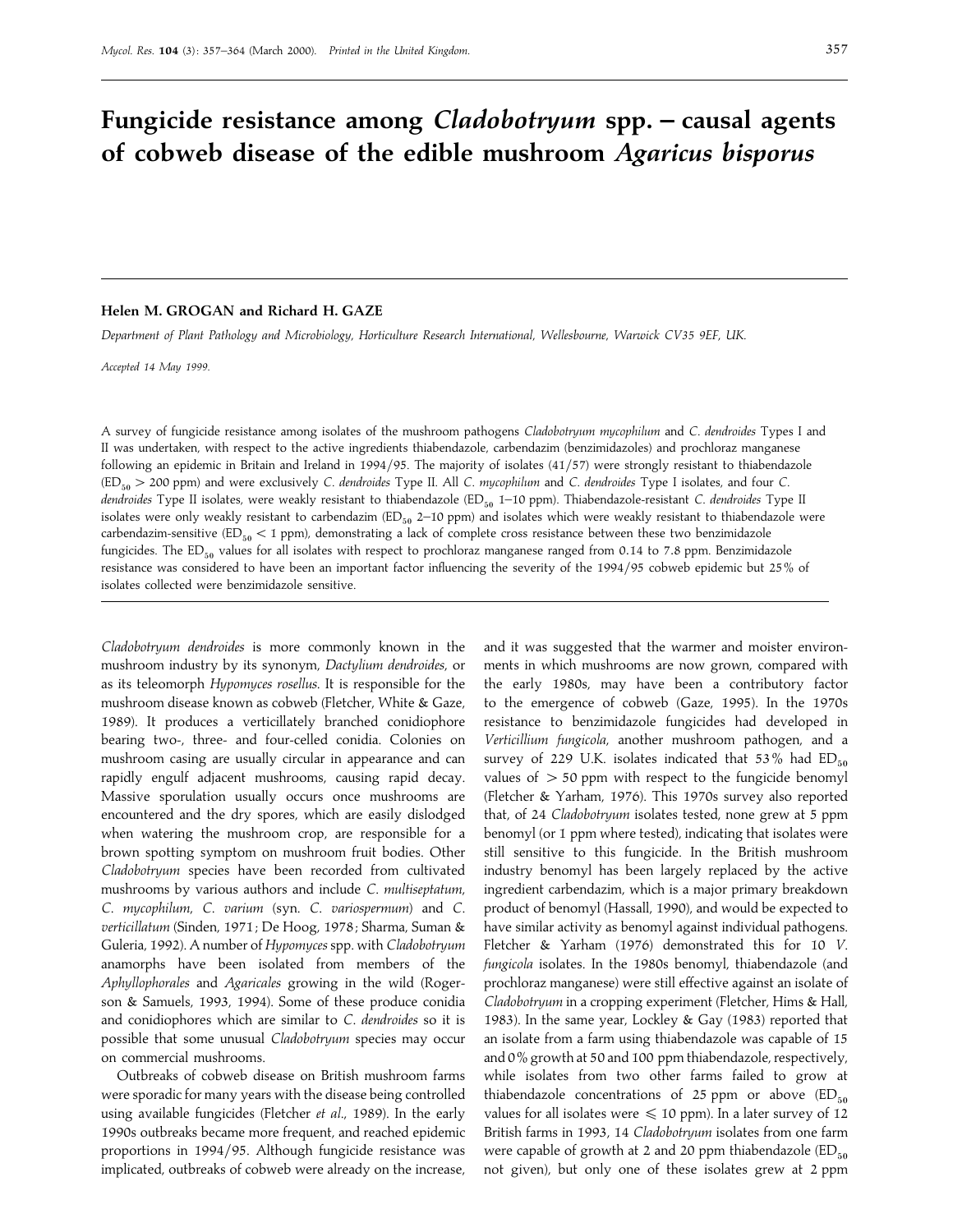benomyl, which led the authors to conclude that resistance to thiabendazole but not benomyl had occurred on this one farm (Fletcher & Jaffe, 1993). These data confirm that some *Cladobotryum* isolates from British farms were capable of growth at 50 or 20 ppm thiabendazole in 1983 and 1993, respectively, but, in the absence of detailed baseline data, it is difficult to draw any firm conclusions as to whether isolates were becoming resistant ; these observations may have simply reflected normal variation in the background level of sensitivity to benzimidazole fungicides within the *Cladobotryum* population as a whole. A survey was, therefore, undertaken to reexamine, in more detail, the resistance status of *Cladobotryum* isolates in Britain.

## **MATERIALS AND METHODS**

#### *Fungicides*

Commercial formulations of the three most commonly used fungicides in the British mushroom industry were used in this study (Table 1). Thiabendazole and carbendazim are both benzimidazole fungicides which bind to fungal beta-tubulins and inhibit microtubule function. Prochloraz manganese is a sterol C-14 demethylation inhibitor which impairs biosynthesis of ergosterol, an essential compound for the stability and functioning of lipoprotein membranes (Hassall, 1990). Freshlymade stock solutions were prepared to give specific concentrations of active ingredient in ppm. Volumes of stock solution were added to molten (50 °C) sterile culture media prior to pouring giving active ingredient concentrations ranging from 0.01 to 500 ppm depending on the experiment.

#### *Isolates*

Fifty-seven *Cladobotryum* isolates were screened (Table 2) of which 51 were obtained from various mushroom farms in Britain (England, Scotland and Wales). The remaining isolates were obtained from France (3), Northern Ireland (2) and the Republic of Ireland (1). Of the British isolates, 35 were obtained as single isolates from individual farms, five farms provided two isolates each and two farms provided three isolates each, giving a total of 42 farms. Isolate 5A was obtained in 1993 while all remaining isolates were obtained during 1995. All isolates were placed in the HRI culture

collection in liquid nitrogen and were maintained on 2% malt agar slopes at 4° during the experimental period. Selected isolates were sent to IMI, Egham, Surrey, U.K. for identification.

# *Determination of fungicide activity against mycelial growth* **in vitro**

Fungicide activity against mycelial growth *in vitro* was determined for each isolate with respect to the three fungicides thiabendazole, carbendazim and prochloraz manganese. Isolates were grown on malt extract agar (MEA, Oxoid, Basingstoke, England) in which active ingredients were incorporated at concentrations of 0, 1, 2, 10, 20 and 50 ppm. Three replicate Petri dishes were prepared for each isolate at each concentration of each active ingredient. Petri dishes were inoculated with a 5 mm diam. plug of mycelium which was taken from the growing edge of a 2–4 d old culture. Inoculum plugs were placed 10 mm in from the edge of a 90 mm diam. Petri dish and incubated at 25°. Radial growth across the Petri dish was measured daily. A daily radial growth rate (mm  $d^{-1}$ ) was calculated using data from the linear phase, usually between days 2–4 or 3–7, depending on how fast individual isolates grew. When growth was slow, particularly on media containing high concentrations of fungicides, radial growth rate was calculated based on measurements taken at 3–7 d intervals over a period of 14 or 21 d. Growth response curves were then prepared for each isolate with respect to each of the three active ingredients by plotting radial growth rate against fungicide concentration. An  $ED_{50}$  category (i.e. the concentration range within which the linear growth rate was reduced by 50%) was assigned to each isolate for each active ingredient. Isolates were tested in groups of 5–10 as they were received from growers during the period from February to August 1995.

When all initial tests were completed, 13 isolates were selected for repeat testing but the range of concentrations used was extended based on the results from the initial tests. Thus, thiabendazole concentrations ranged from 1 to 500 ppm ; carbendazim concentrations ranged from 0.01 to 64 ppm and prochloraz manganese concentrations ranged from 0.01 to 100 ppm.  $ED_{50}$  values were calculated for each isolate using two methods. For each of three replicate concentration series, the concentration which gave a 50% reduction in colony

|  |  |  |  |  |  |  | Table 1. Details of three fungicide active ingredients used in mushroom crop protection. |  |  |  |  |  |
|--|--|--|--|--|--|--|------------------------------------------------------------------------------------------|--|--|--|--|--|
|--|--|--|--|--|--|--|------------------------------------------------------------------------------------------|--|--|--|--|--|

|                                                  | Fungicide active ingredient (a.i.) |             |                      |  |
|--------------------------------------------------|------------------------------------|-------------|----------------------|--|
|                                                  | Thiabendazole                      | Carbendazim | Prochloraz manganese |  |
| Trade name                                       | Hymush <sup>1</sup>                | Bavistin    | Sporgon              |  |
| Formulation (% a.i.)                             | 60% WP                             | 50% WG      | 46% WP               |  |
| Supplier                                         | Agrichem                           | BASF        | Darmycel (Agrevo)    |  |
| Standard dose <sup>2</sup> (g product $m^{-2}$ ) | 2.0                                | 2.5         | 1.2 ( $\times$ 2)    |  |
| g a.i. m <sup>-2</sup> ( $\simeq$ 50 l casing)   | 1.2                                | 1.25        | 0.55 (x 2)           |  |
| Concentration in casing <sup>3</sup>             |                                    |             |                      |  |
| mg a.i. $kg^{-1}$ casing (ppm)                   | 34.2                               | 35.7        | 15.5 ( $\times$ 2)   |  |

" No longer available for use on mushrooms in Britain.

<sup>2</sup> Refer to product labels for full details of fungicide application rates.

<sub>1</sub> Based on an average casing bulk density of 700 g l<sup>−1</sup> and product uniformily mixed throughout.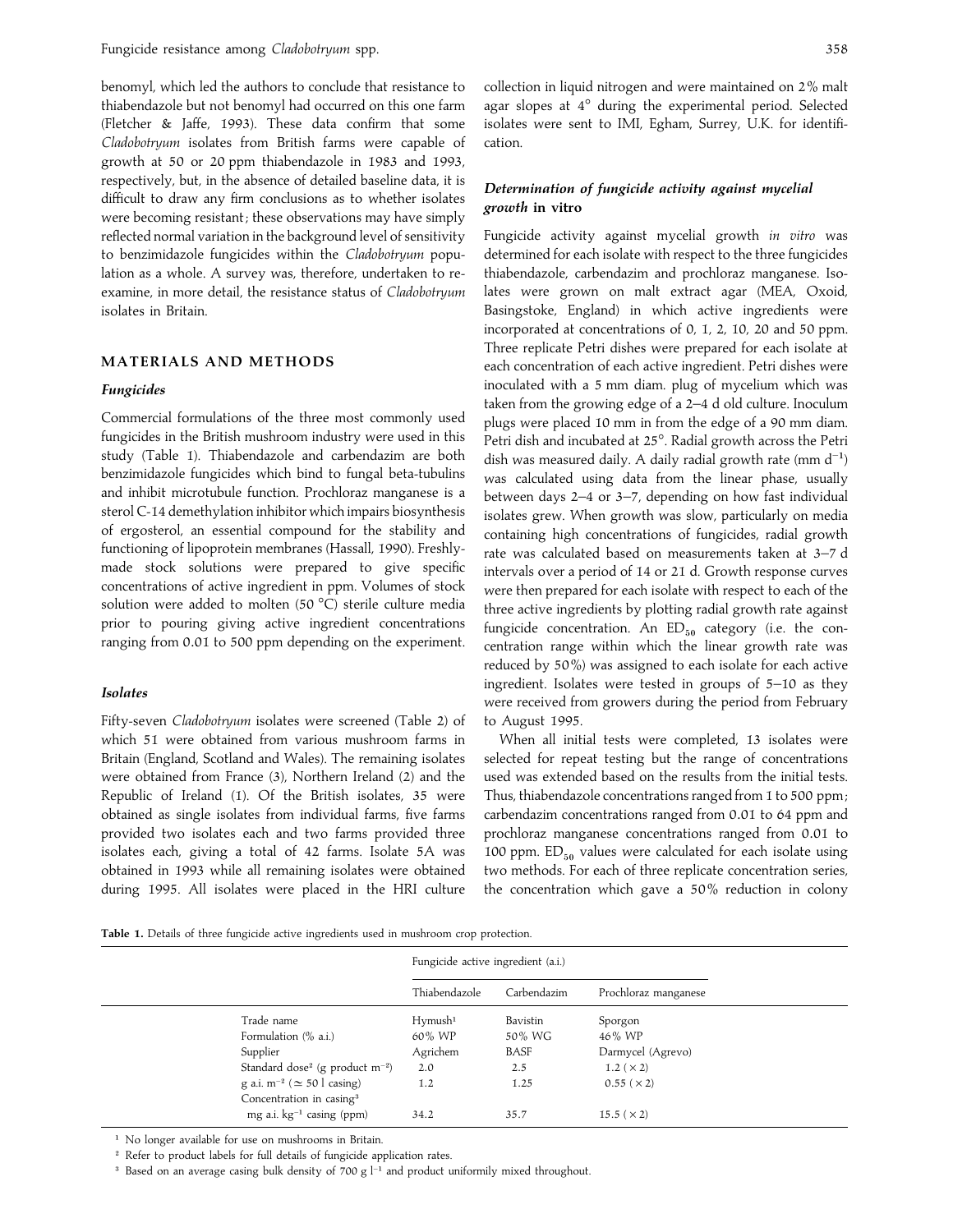**Table 2.** Characteristics of 57 *Cladobotryum* isolates from the UK, Republic of Ireland and France.

|                                                              |                     | Conidial<br>cell<br>Camphor |        | Radial<br>growth rate | $ED_{50}$ (ppm) |             |  |
|--------------------------------------------------------------|---------------------|-----------------------------|--------|-----------------------|-----------------|-------------|--|
|                                                              | Origin              | number                      | odour  | (mm $d^{-1}$ )        | Thiabendazole   | Carbendazim |  |
| Weakly resistant to thiabendazole <sup>1</sup>               |                     |                             |        |                       |                 |             |  |
| C. mycophilum                                                |                     |                             |        |                       |                 |             |  |
| 192B3                                                        | W. Sussex           | 1, 2(3)                     | Yes    | 11.0                  | $1 - 2$         | < 1         |  |
| 202A <sup>2</sup>                                            | Kent                | 1, 2 (3, 4)                 | Yes    | 12.4                  | $1 - 2$         | < 1         |  |
| 202B                                                         | Kent                | 1, 2                        | Yes    | 13.1                  | $1 - 2$         | < 1         |  |
| 220D                                                         | France              | 1, 2                        | Slight | 11.0                  | $2 - 10$        | < 1         |  |
| 222                                                          | Wiltshire           | 1, 2                        | Yes    | 12.8                  | $2 - 10$        | < 1         |  |
| 241C <sup>2</sup>                                            | E. Lothian          | 1, 2, (3, 4)                | Yes    | 19.3                  | $1 - 2$         | < 1         |  |
| 257                                                          | Kent                | 1, 2(3)                     | Yes    | 13.1                  | $1 - 2$         | < 1         |  |
| C. dendroides Type I                                         |                     |                             |        |                       |                 |             |  |
| 187                                                          | W. Sussex           | $(1, 2)$ 3, 4               | No     | 13.0                  | $2 - 10$        | $\,<\,1$    |  |
| 195A                                                         | Devon               | 2, 3, 4                     | No     | 14.8                  | $2 - 10$        | $\,<1$      |  |
| 220B                                                         | France              | $(1, 2)$ 3, 4               | No     | 12.9                  | $1 - 2$         | < 1         |  |
| 238A                                                         | N. Humberside       | 2, 3, 4 (5, 6)              | No     | 13.3                  | $2 - 10$        | $\,<1$      |  |
| 289                                                          | Devon               | 2, 3, 4 (5, 6)              | No     | 16.0                  | $2 - 10$        | < 1         |  |
| C. dendroides Type II                                        |                     |                             |        |                       |                 |             |  |
| 193A                                                         | Suffolk             | 1, 2, 3, 4                  | No     | 20.0                  | $2 - 10$        | < 1         |  |
| 193B                                                         | Suffolk             | 1, 2, 3, 4                  | No     | 23.1                  | $1 - 2$         | < 1         |  |
| 193C                                                         | Suffolk             | 1, 2, 3, 4                  | No     | 20.2                  | $2 - 10$        | < 1         |  |
| 220C                                                         | France              | 1, 2, 3, 4                  | No     | 21.5                  | $1 - 2$         | < 1         |  |
| Strongly resistant to thiabendazole<br>C. dendroides Type II |                     |                             |        |                       |                 |             |  |
| 5A <sup>3</sup>                                              | Lancashire          |                             | No     |                       | > 50            |             |  |
|                                                              |                     | 1, 2, 3, 4                  |        | 21.0                  |                 | $2 - 10$    |  |
| 164                                                          | Worcestershire      | 1, 2, 3, 4                  | No     | 22.0                  | > 50            | $2 - 10$    |  |
| 165                                                          | Worcestershire      | 1, 2, 3, 4                  | No     | 22.3                  | > 50            | $2 - 10$    |  |
| 166                                                          | Hampshire           | 1, 2, 3, 4                  | No     | 19.9                  | > 50            | $2 - 10$    |  |
| 167                                                          | Hampshire           | 1, 2, 3, 4                  | No     | 18.2                  | > 50            | $2 - 10$    |  |
| 169                                                          | Republic of Ireland | 1, 2, 3, 4                  | No     | 21.3                  | > 50            | $2 - 10$    |  |
| 174                                                          | Dorset              | 1, 2, 3, 4                  | No     | 21.2                  | > 50            | $2 - 10$    |  |
| 176                                                          | Dorset              | 1, 2, 3, 4                  | No     | 19.0                  | > 50            | $2 - 10$    |  |
| 180                                                          | Gloucestershire     | 1, 2, 3, 4                  | No     | 19.2                  | > 50            | $2 - 10$    |  |
| 192A                                                         | W. Sussex           | 1, 2, 3, 4                  | No     | 20.3                  | > 50            | $2 - 10$    |  |
| 192A(6a)                                                     | W. Sussex           | 1, 2, 3, 4                  | No     | 20.3                  | > 50            | $2 - 10$    |  |
| 192A(D6a)                                                    | W. Sussex           | 1, 2, 3, 4                  | No     | 21.8                  | > 50            | $2 - 10$    |  |
| 192B1 <sup>3</sup>                                           | W. Sussex           | 1, 2, 3, 4                  | No     | 20.8                  | > 50            | $2 - 10$    |  |
| 192C                                                         | W. Sussex           | 1, 2, 3, 4                  | No     | 19.6                  | > 50            | $2 - 10$    |  |
| 192C(6a)                                                     | W. Sussex           | 1, 2, 3, 4                  | No     | 21.2                  | > 50            | $2 - 10$    |  |
| 196A                                                         | Devon               | 1, 2, 3, 4                  | No     | 22.0                  | > 50            | $2 - 10$    |  |
| 209                                                          | Hampshire           | 1, 2, 3, 4                  | No     | 21.5                  | > 50            | $2 - 10$    |  |
| 213                                                          | N. Yorkshire        | 1, 2, 3, 4                  | No     | 20.0                  | > 50            | $2 - 10$    |  |
| 214                                                          | Devon               | 1, 2, 3, 4                  | No     | 19.8                  | > 50            | $2 - 10$    |  |
| 215A                                                         | Fife                | 1, 2, 3, 4                  | No     | 19.4                  | > 50            | $2 - 10$    |  |
| 215B                                                         | Fife                | 1, 2, 3, 4                  | No     | 20.6                  | > 50            | $2 - 10$    |  |
| 217A                                                         | E. Lothian          | 1, 2, 3, 4                  | No     | 20.8                  | > 50            | $2 - 10$    |  |
| 217B                                                         | E. Lothian          | 1, 2, 3, 4                  | No     | 20.8                  | > 50            | $2 - 10$    |  |
| 217C                                                         | E. Lothian          | 1, 2, 3, 4                  | No     | 22.2                  | > 50            | $2 - 10$    |  |
| 229B                                                         | W. Sussex           | 1, 2, 3, 4                  | No     | 20.7                  | > 50            | $2 - 10$    |  |
| 229C                                                         | W. Sussex           | 1, 2, 3, 4                  | No     | 19.0                  | > 50            | $2 - 10$    |  |
| 231                                                          | Derbyshire          | 1, 2, 3, 4                  | No     | 20.3                  | > 50            | $2 - 10$    |  |
| 232B                                                         | Shropshire          | 1, 2, 3, 4                  | No     | 21.3                  | > 50            | $2 - 10$    |  |
| 235                                                          | Norfolk             | 1, 2, 3, 4                  | No     | 21.8                  | > 50            | $2 - 10$    |  |
| 239                                                          | Surrey              | 1, 2, 3, 4                  | No     | 19.5                  | > 50            | $2 - 10$    |  |
| 240                                                          | Fife                | 1, 2, 3, 4                  | No     | 19.5                  | > 50            | $2 - 10$    |  |
| 243B                                                         | Strathclyde         | 1, 2, 3, 4                  | No     | 20.0                  | > 50            | $2 - 10$    |  |
| 245                                                          | Northern Ireland    | 1, 2, 3, 4                  | No     | 20.0                  | > 50            | $2 - 10$    |  |
| 247B                                                         | Northumberland      | 1, 2, 3, 4                  | No     | 20.2                  | > 50            | $2 - 10$    |  |
| 249C                                                         | Lancashire          | 1, 2, 3, 4                  | No     | 19.7                  | > 50            | $2 - 10$    |  |
| 260A                                                         | W. Sussex           | 1, 2, 3, 4                  | No     | 21.7                  | > 50            | $2 - 10$    |  |
| 273                                                          | Northern Ireland    | 1, 2, 3, 4                  | No     | 20.5                  | > 50            | $2 - 10$    |  |
| 281                                                          | Buckinghamshire     | 1, 2, 3, 4                  | No     | 20.5                  | > 50            | $2 - 10$    |  |
| 288                                                          | Oxfordshire         | 1, 2, 3, 4                  | No     | 20.0                  | > 50            | $2 - 10$    |  |
| 297                                                          | M. Glamorgan        | 1, 2, 3, 4                  | No     | 19.2                  | > 50            | $2 - 10$    |  |
| 298                                                          | S. Humberside       | 1, 2, 3, 4                  | No     | 19.7                  | > 50            | $2 - 10$    |  |

<sup>&</sup>quot; Each number represents an individual farm except for 192A, B and C and 193A, B and C which represent three individual farm units within two larger farm complexes, and also 220B, C and D which are from different French farms.

# Isolates identified by CABI Bioscience as *C*. *mycophilum*. \$ Isolates identified by CABI Bioscience as *C*. *dendroides*.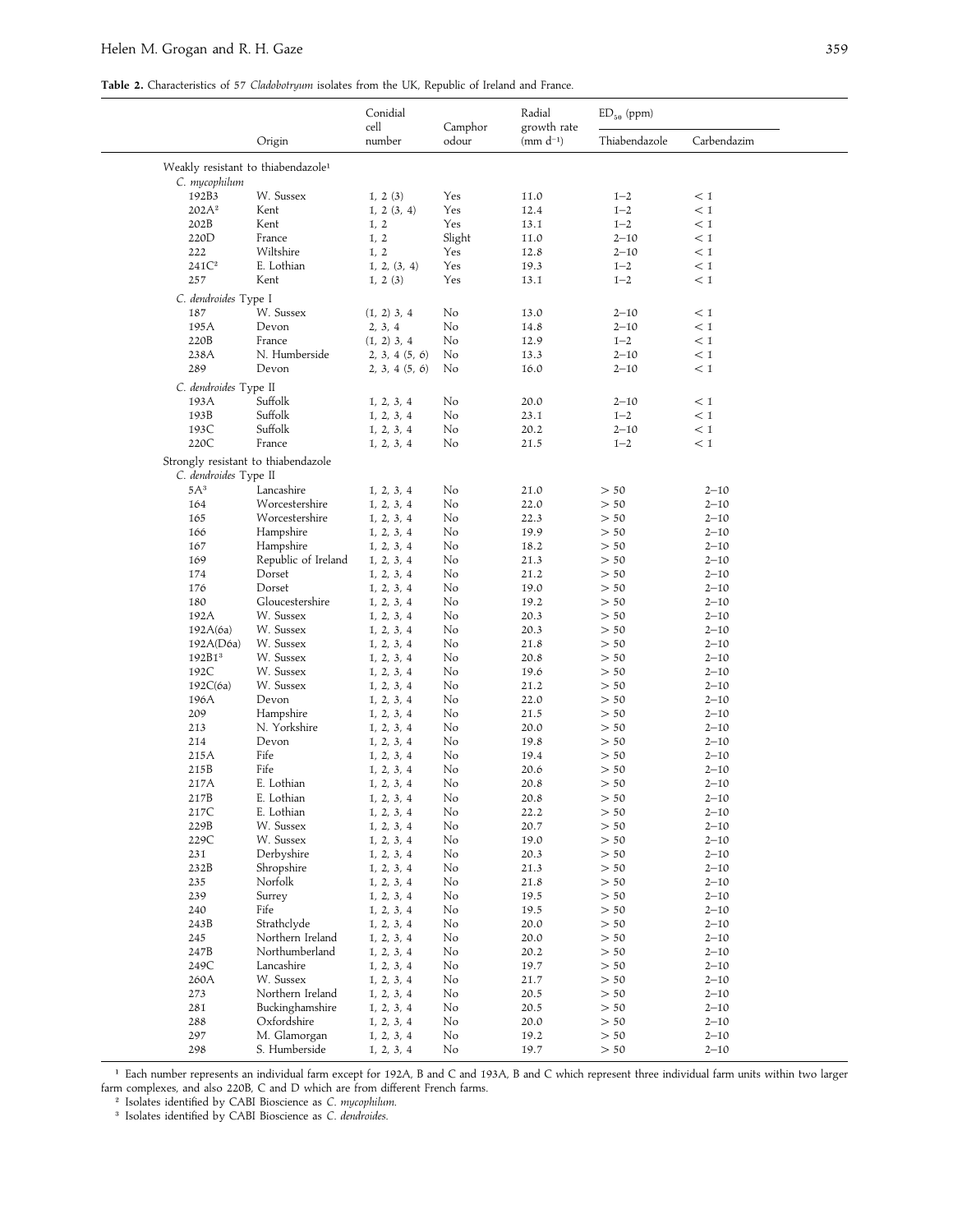radius after 3 d incubation was calculated by linear interpolation (Method I).  $ED_{50}$  values were also calculated for each isolate using radial growth rate data collected over a 2 wk period (Method II).

#### **RESULTS**

## *Isolate characterization*

Selected isolates which were sent to IMI for identification were confirmed as either *C*. *mycophilum* (Oudem.) W. Gams & Hooz. : isolates 202A (IMI 372796) and 241C (IMI 368694) or *C*. *dendroides* (Bull. Fr.) W. Gams & Hooz. : isolates 5A (IMI 359310) and 192B1 (IMI 372795). The conida and



**Fig. 1**. Frequency distribution of radial growth rate for 57 *Cladobotryum* isolates;  $\Box$ , *C. mycophilum*; **...** *C. dendroides* Type I and +, *C*. *dendroides* Type II.

conidiogenous cells of *C*. *mycophilum* isolates were similar to the descriptions given by Gams & Hoozemans (1970) and Cole & Kendrick (1971) for this species. *C*. *dendroides* isolates were divided into two groups according to the nature of the conidiogenous cells. In Type I isolates the conidiogenous cells extended irregularly as a result of successive sympodial spore production and were similar to the description given for this species by Gams & Hoozemans (1970). The conidiogenous cells of Type II isolates, which included two isolates identified by IMI as *C*. *dendroides*, did not produce an irregularly shaped extending tip as described by Gams & Hoozemans (1970); they ranged from being relatively long with narrow apices to relatively short with wide apices and were similar to the description and diagrams by Cole & Kendrick (1971) for *C*. *mycophilum*, except that a greater number of three- and fourcelled conidia were produced. The two types of isolates also differed in their radial growth rate with Type I isolates growing more slowly than Type II isolates.

Following the initial processing of the 57 isolates there appeared to be two distinct groups in terms of growth on MEA at 25° (Fig. 1). All *C*. *mycophilum* isolates (apart from 241C) and all *C*. *dendroides* Type I isolates had a radial growth rate of between 11 and 16 mm d<sup>-1</sup> with an average of 13.2, and 14.0 mm d<sup>-1</sup> (s.e.m. = 1.07, and 0.61), respectively. One *C*. *mycophilum* isolate (241C) had a faster, more variable radial growth rate of 16±5–20 mm d−". All *<sup>C</sup>*. *dendroides* Type II isolates had a radial growth rate of 18.2–23.1 mm d<sup>-1</sup> with an average for the group of 20.5 mm d<sup>-1</sup> (s.e.m. = 0.15). *C*. *dendroides* Type II isolates accounted for 45 out of 57 isolates examined of which 41 were from Britain, three were from Ireland and one was from France. Isolates of *C*. *mycophilum*

Table 3. Radial growth rate at 25° and ED<sub>50</sub> values of fungicides for selected *Cladobotryum* isolates.

|                       | Radial         | $ED_{50}$ values (ppm) |                  |                        |         |  |
|-----------------------|----------------|------------------------|------------------|------------------------|---------|--|
|                       | growth<br>rate | Thiabendazole          | Carbendazim      | Prochloraz             |         |  |
|                       | Method I*      | Method I               | Method I         | Method II <sup>+</sup> |         |  |
| C. mycophilum         |                |                        |                  |                        |         |  |
| 220D                  | 13.8           | 1.9                    | $(-1.13)$ ≠ 0.32 | 0.33                   | 0.19    |  |
| 222                   | 11.3           | 3.4                    | $(-0.87) 0.42$   | 0.34                   | 0.73    |  |
| 241C                  | 18.5           | 2.5                    | $(-0.89) 0.41$   | 0.18                   | 0.14    |  |
| C. dendroides Type I  |                |                        |                  |                        |         |  |
| 195A                  | 12.1           | 1.9                    | $(-1.49)$ 0.22   | 0.46                   | 4.2     |  |
| 220B                  | 13.6           | 1.5                    | $(-1.43)$ 0.24   | 0.85                   | 7.8     |  |
| C. dendroides Type II |                |                        |                  |                        |         |  |
| 169                   | 19.8           | > 500                  | $(1.25)$ 3.8     | 0.56                   | 3.7     |  |
| 192B1                 | 20.8           | > 500                  | $(1.43)$ 4.2     | 0.62                   | 3.5     |  |
| 213                   | 20.7           | > 500                  | $(1.25)$ 3.5     | 0.63                   | 2.4     |  |
| 214                   | 21.2           | > 500                  | $(1.33)$ 3.8     | 0.36                   | 1.5     |  |
| 215                   | 19.7           | 207                    | $(1.26)$ 3.5     | 0.74                   | 2.2     |  |
| 239                   | 20.8           | 221                    | $(1.48)$ 4.4     | 0.52                   | $1.1\,$ |  |
| 245                   | 21.2           | > 500                  | $(1.47)$ 4.3     | 0.56                   | 1.8     |  |
| 193A                  | 20.5           | 1.2                    | $(-1.37)$ 0.25   | 0.38                   | 0.54    |  |
| s.e.m. (26 d.f.)      | 0.67           | 23.38                  | (0.082)          | 0.118                  | 0.545   |  |
| L.S.D. $(P = 0.05)$   | 1.37           | 47                     | (0.16)           | 0.24                   | 1.12    |  |
|                       |                |                        |                  |                        |         |  |

\* Method I:  $ED_{50}$  calculated after 3 d growth.

‡ Log*<sup>n</sup>* -transformed data.

§ ANOVA carried out on data for eight isolates with  $ED_{50}$  values  $<$  500, s.e.m., d.f. = 16.

 $\dagger$  Method II:  $ED_{50}$  calculated using radial growth rate data.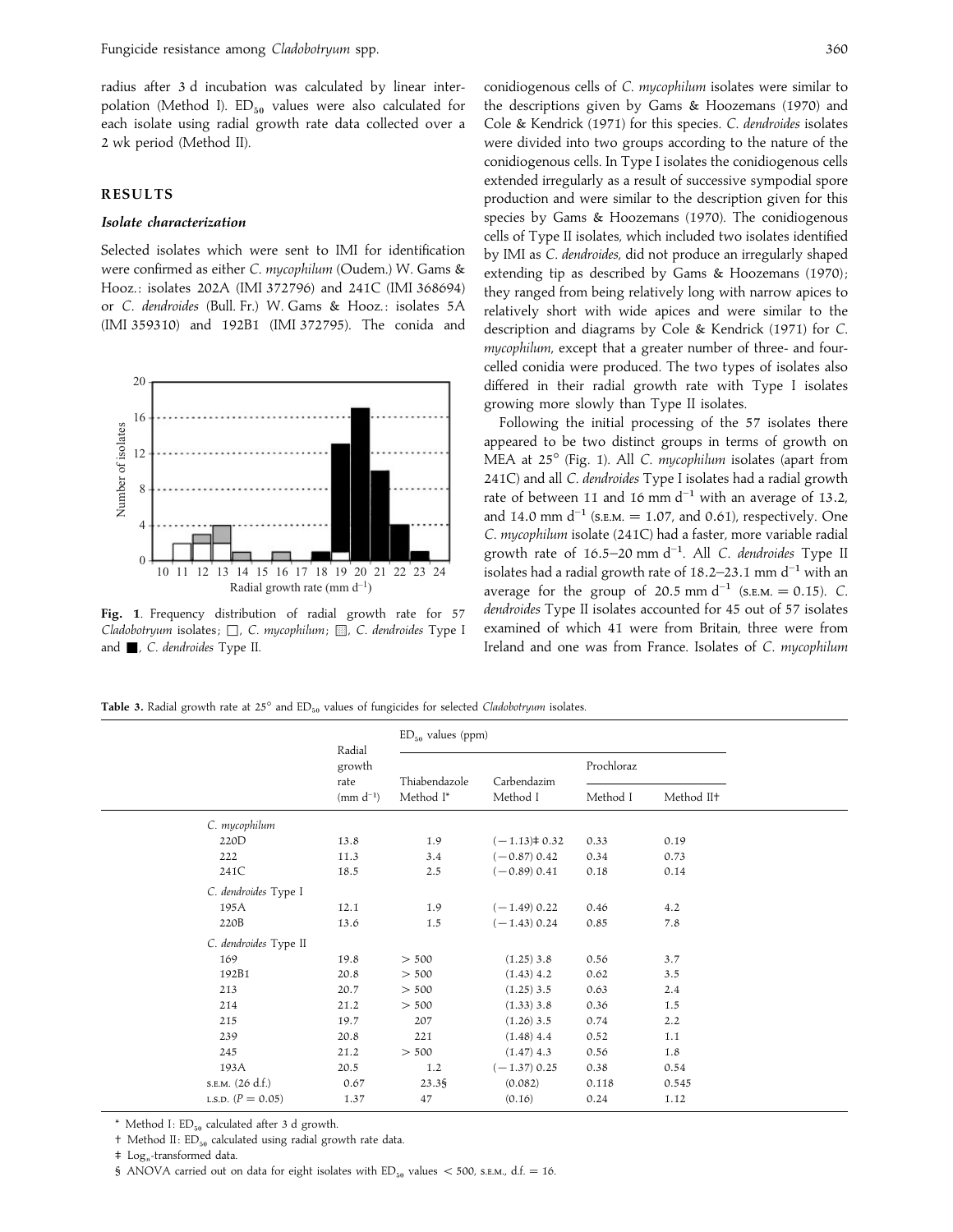

**Fig. 2**. Growth response curves of *Cladobotryum* isolates to thiabendazole : —D—, *C*. *mycophilum*; ––E– –, *C*. *dendroides* Type I; —E—, *C*. *dendroides* Type II.

and *C*. *dendroides* Type I accounted for the remaining 12 isolates examined, of which 10 were from Britain and two were from France. With one exception (isolates 192B1 and 192B3), different isolates obtained from the same farm were all similar to each other.

## *Fungicide resistance profiles* **in vitro**

*Thiabendazole*. All *C*. *mycophilum*, *C*. *dendroides* Type I and four *C*. *dendroides* Type II isolates (193A, 193B, 193C and 220C) demonstrated an ability to tolerate thiabendazole at low concentrations. They were capable of good growth at 1 and 2 ppm but most isolates were severely inhibited at concentrations of 10 ppm or above.  $ED_{50}$  values were between 1–2 or 2–10 ppm (Table 2). Repeat tests on selected isolates indicated that  $ED_{50}$  values ranged from 1.2 to 3.4 ppm (Table 3) and growth response curves were similar (Fig. 2), but they reflected differences in the radial growth rates of each isolate in the absence of any fungicide. These isolates, which were severely inhibited at 10 ppm thiabendazole, are thus considered to be weakly resistant to thiabendazole. The remaining 41 isolates, all *C*. *dendroides* Type II, were strongly resistant to thiabendazole with  $ED_{50}$  values of  $> 50$  ppm. Repeat testing indicated that most had an  $ED_{50} > 500$  ppm (Table 3) and growth response curves were similar (Fig. 2).  $ED_{50}$  determination using either radial growth after 3 d (Table 3) or radial growth rate (data not shown) gave similar results.

*Carbendazim*. The 41 strongly-thiabendazole-resistant *C*. *dendroides* Type II isolates all demonstrated some ability to tolerate carbendazim. They were capable of good growth at 1 and 2 ppm but were severely inhibited at 10 ppm and above.  $ED_{50}$  values were between 2 and 10 ppm (Table 2). Repeat tests indicated that  $ED_{50}$  values ranged from 3.5 to 4.4 ppm (Table 3) and growth response curves were similar (Fig. 3). These isolates were considered to be weakly resistant to carbendazim. All *C*. *mycophilum*, *C*. *dendroides* Type I, and the four Type II isolates which were weakly resistant to thiabendazole, were very sensitive to carbendazim with  $ED_{50}$ values of  $<$  1 ppm. Repeat tests indicated that  $ED_{50}$  values ranged from 0.22 to 0.42 ppm. Growth response curves were



**Fig. 3**. Growth response curves of *Cladobotryum* isolates to carbendazim :  $\text{---}$ , *C. mycophilum* ;  $\text{---}$ , *C. dendroides* Type I; —E—, *C*. *dendroides* Type II.



**Fig. 4**. Growth response curves of *C*. *dendroides* Type II isolates to prochloraz manganese.  $\longrightarrow$ , strongly resistant to thiabendazole;  $-$  weakly resistant to thiabendazole.

similar (Fig. 3) but reflected differences in control growth rates.  $ED_{50}$  determination using either radial growth after 3 d (Table 3) or radial growth rate (data not shown) gave similar results.

*Prochloraz manganese.* The response of all isolates to prochloraz manganese in the initial tests, carried out over a period of time, was variable with no clear patterns emerging (data not shown) unlike the responses to the two benzimidazole fungicides. A selected number of isolates from each species group were re-tested together to minimise variation. This entailed using a single batch of media, a single preparation of fungicide, and inoculum plugs taken from fresh cultures with a uniform growing edge. On this occasion, the stronglythiabendazole-resistant *C*. *dendroides* Type II isolates all gave very similar response curves (Fig. 4) while the weakly resistant isolates were more variable (Figs 4, 5). A repeat experiment confirmed these results. The  $ED_{50}$  values for prochloraz manganese differed depending on how it was calculated (Table 3). When radial growth after 3 d was used, all  $ED_{50}$ values were  $<$  1 ppm, ranging from 0.18 to 0.85, whereas when radial growth rate data were used (collected over a 2 wk period),  $ED_{50}$  values ranged from 0.14 to 7.8. There was a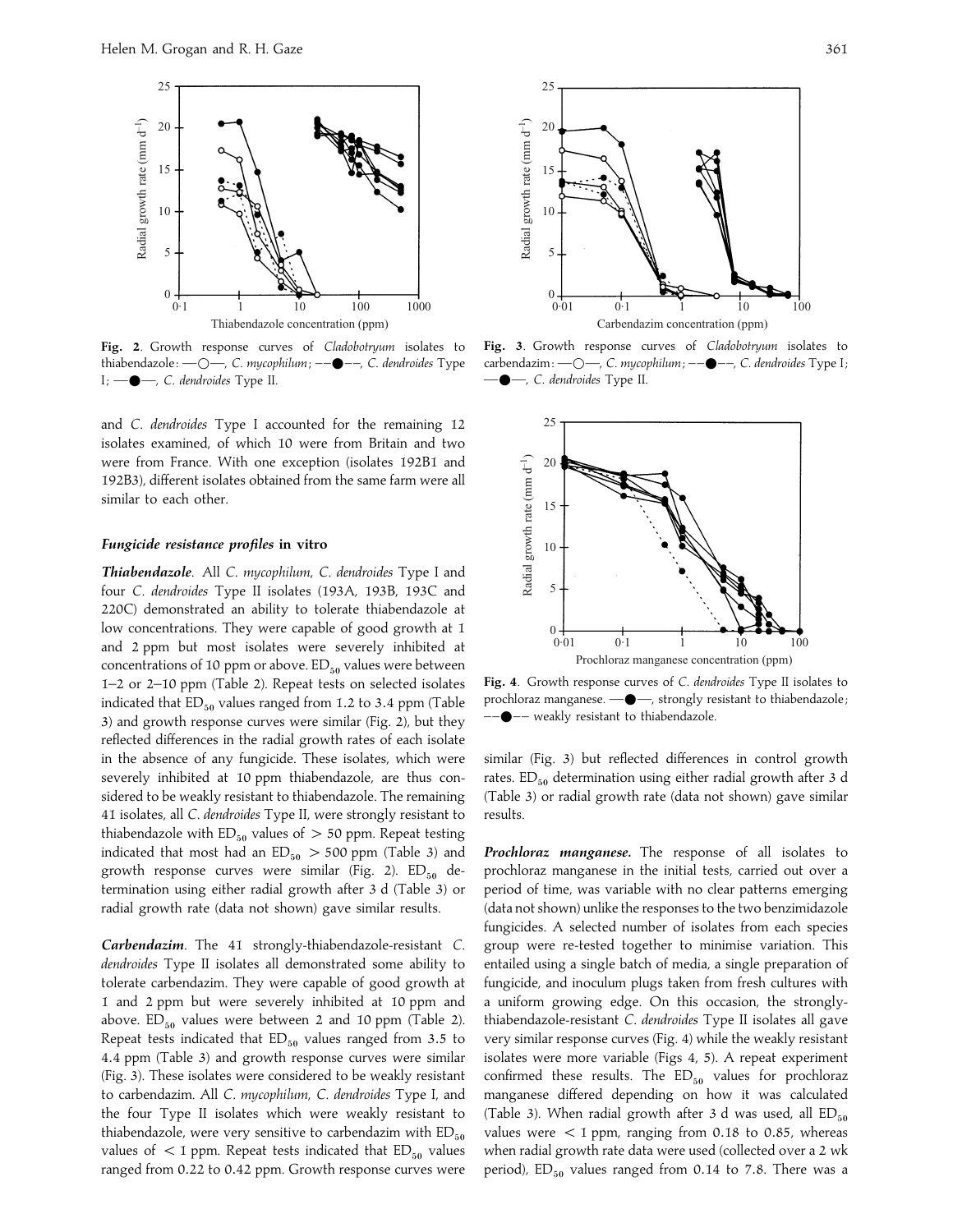

**Fig. 5**. Growth response curves of *Cladobotryum* isolates to prochloraz manganese:  $\text{---}$ , *C. mycophilum*;  $\text{---}$ , *C. dendroides* Type I (all weakly resistant to thiabendazole).

significant correlation ( $P = 0.01$ ) between the two sets of values with  $r = 0.77$  (95% confidence limits  $= 0.37, 0.93$ ) indicating that 41%  $(1-r^2 \times 100)$  of the variation between the two methods was unexplained. This is likely to reflect the fact that zero growth was recorded after 3 d at higher prochloraz manganese concentrations whereas radial growth rate, calculated after 2 wk growth, gave significantly fewer zero values.

## **DISCUSSION**

*Cladobotryum dendroides* Types I and II and *C*. *mycophilum* were isolated from mushroom farms around Britain during the height of a cobweb epidemic in 1995. Isolates of *C*. *dendroides* Types I and II produced many three- and four-celled conidia but differences in conidiophore morphology warranted separating them into two groups. McKay *et al*. (1999) have recently reported on genetic characterization of *Cladobotryum* species which included *C*. *dendroides* Type II isolates 192B1 and 213 and *C*. *mycophilum* isolates 202A, 222, and 241C (Table 2), and which are listed by them as isolates numbers 87, 89, 88, 90 and 91, respectively. They demonstrated that isolates from Britain and Ireland associated with the 1993–5 epidemic, and initially identified as *C*. *dendroides*, were genetically more similar to *C*. *mycophilum* than to a *C*. *dendroides* isolate from the U.S.A. which was identified by W. Gams (CBS, The Netherlands) as *C*. *dendroides*. The conidiogenous cells of this U.S.A. isolate produced a secondary extension (similar to the Type I isolates reported here) while their other '*C*. *dendroides*' isolates did not. Based on the genetic data, they have concluded that the '*C*. *dendroides*' isolates associated with the epidemic form a distinct subgroup (subgroup 2) within the *C*. *mycophilum* species group. McKay *et al*. (1999) recorded no morphological differences between their *C*. *mycophilum* subgroups 1, 2 and 3 but we have separated subgroup 2 (isolates 192B1 and 213) from subgroups 1 and 3 based on conidia cell number, presence or absence of a camphor odour and radial growth rate at 25° (Table 2). We have not found morphological data to separate *C*. *mycophilum* subgroup 1 (isolates 202A and 241C) from subgroup 3 (isolate 222). The genetic data of McKay *et al*. (1999) clearly indicate

a closer relationship between these taxa. Rogerson & Samuels (1994) record that the teleomorphs of *C*. *mycophilum* (*H*. *odoratus*) and *C*. *dendroides* (*H*. *rosellus*) are identical and that they differ only in their anamorphic forms. Attempted crosses between single ascospore isolates taken from perithecia of *H*. *odoratus* or *H*. *rosellus* failed to produce any perithecia while crosses between single ascospore isolates within each species were successful. Mating interactions between selected isolates in Table 2 are currently being carried out to investigate the relationship between *C*. *mycophilum* and *C*. *dendroides* Types I and II in the light of the genetic information provided by McKay *et al*. (1999). Descriptions of *C*. *mycophilum* by Gams & Hoozemans (1970), De Hoog (1978) and Rogerson & Samuels (1994), do not indicate that three- and four-celled conidia are a feature of this species although the diagram of Cole & Kendrick (1971) includes them. Three- and four-celled conidia have been observed in many of the *C*. *mycophilum* isolates examined in this study but they were not the most common, and for some isolates were very rare. Further investigation is necessary to determine the critical morphological characteristics of these two species in relation to their genetic characterization.

Of the 51 British *Cladobotryum* isolates collected during the height of the cobweb epidemic in 1995, 25% were weakly resistant to thiabendazole  $(ED_{50}$  1–10 ppm), sensitive to carbendazim ( $ED_{50}$  < 1 ppm) and showed a variable range of responses to prochloraz manganese  $(ED_{50}$  0.19–7.8 ppm). These isolates included all *C*. *mycophilum* and *C*. *dendroides* Type I isolates and three *C*. *dendroides* Type II isolates. The remaining 75% of British isolates were all strongly resistant to thiabendazole (ED $_{50}$  > 200 ppm), weakly resistant to carbendazim  $(ED_{50}$  3.5–4.4 ppm) and weakly resistant to prochloraz manganese  $(ED_{50}$  1.1–3.7 ppm), and all were identified as *C*. *dendroides* Type II. These results suggest that the 'thiabendazole-resistant' isolate of Lockely & Gay (1983) was not the same as the thiabendazole-resistant *C*. *dendroides* Type II isolates reported here, as it was incapable of growth at 100 ppm thiabendazole, whereas the thiabendazole-resistant *C*. *dendroides* Type II isolates associated with the cobweb epidemic grew very well at this concentration. The 'thiabendazole-resistant' isolate from one farm described by Fletcher & Jaffe (1993) may have been a *C*. *dendroides* Type II isolate as it was capable of growth at 20 ppm thiabendazole and 2 ppm benomyl. No data were presented for growth at higher concentrations of thiabendazole, so it is difficult to comment with certainty on the nature of the observed resistance. Most of the thiabendazole-weakly-resistant isolates in this survey failed to grow at 20 ppm thiabendazole or 1 ppm carbendazim ( $=1.5$  ppm benomyl approx.), so there is a good chance the isolate described by Fletcher & Jaffe (1993) was similar to a thiabendazole-resistant *C*. *dendroides* Type II. Three thiabendazole-weakly-resistant isolates in this survey had growth rates of 25% or less at 20 ppm thiabendazole and this suggests that there may be some wild isolates which are more tolerant to thiabendazole or that some mutations do not give rise to high levels of resistance. It is important, therefore, to test a pathogen's response to a wide range of fungicide concentrations in order to determine more precisely the degree of resistance present. Thiabendazole, carbendazim and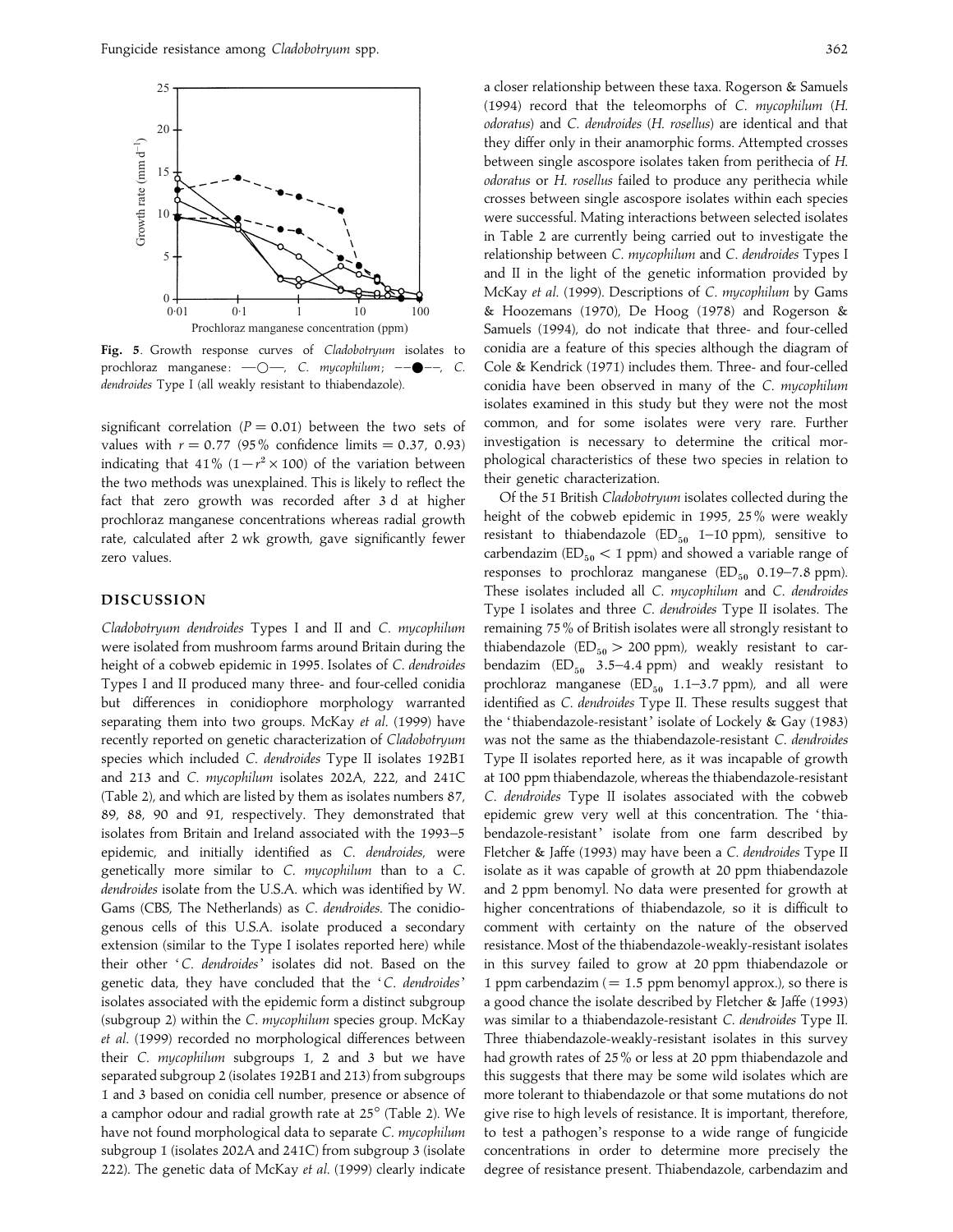benomyl (structurally and functionally very similar to carbendazim) are benzimidazole fungicides whose mode of action is interference with the division of cell nuclei by disrupting the assembly of tubulin into microtubules (Hassalls, 1990). Cross resistance to these chemicals often occurs and has been demonstrated for the mushroom pathogen *V*. *fungicola* which is highly resistant to thiabendazole and benomyl (Bonnen & Hopkins, 1997). The molecular structure of thiabendazole is, however, sufficiently different from that of benomyl and carbendazim to imply that their abilities to bind to tubulin may differ (Hassalls, 1990). Differences in benzimidazole sensitivity have been shown to reflect differences in the (beta-tubulin gene) mutations which confer resistance (Davidse, 1986 ; Fujimura *et al*., 1990) so that a mutation which leads to poor binding of, and therefore resistance to, thiabendazole may not necessarily affect the binding of carbendazim to the same extent. This scenario could describe the pattern of resistance recorded for *C*. *dendroides* Type II isolates. Bonnen & Hopkins (1997) also reported that 12% of *V*. *fungicola* isolates tested were not cross resistant to both thiabendazole and benomyl indicating that at least two different mutation sites may have been involved. McKay *et al*. (1998) have recently shown that benzimidazole resistance in *C*. *dendroides* isolates from Ireland is caused by a single base transition mutation at codon 50, causing an amino acid substitution from TAC (tyrosine) to TGC (cysteine). This location had not previously been recorded as being associated with benzimidazole resistance in field isolates of pathogens. The three thiabendazole-resistant Irish isolates in Table 2, 169, 245 and 273, were all classified as *C*. *dendroides* Type II, so there is a possibility that the mutation conferring benzimidazole resistance to all *C*. *dendroides* Type II isolates in Table 2 is the same as that described by McKay *et al*. (1998). It would appear, therefore, that this mutation has a greater inhibitory effect on the binding of thiabendazole compared with carbendazim. Of interest, also, is the fact that no *C*. *mycophilum* or *C*. *dendroides* Type I isolates were thiabendazole-resistant and this may suggest that the structure of their tubulin is different from that of *C*. *dendroides* Type II.

*C*. *dendroides* Type II appears to represent *Cladobotryum* isolates which have recently developed benzimidazole resistance, since a previous survey found only one farm with a thiabendazole-resistant strain (Fletcher & Jaffe, 1993). This may have occurred as a result of regular use of benzimidazole fungicides to control other mushroom pathogens and this phenomenon is widely recognized following benzimidazole use (Hassall, 1990; Bonnen & Hopkins, 1997). Under more stringent experimental conditions, however, *C*. *dendroides* Type II responses to prochloraz manganese were very similar to each other, unlike the responses of *C*. *dendroides* Type I and *C*. *mycophilum* isolates, and this finding suggests that the *C*. *dendroides* Type II isolates may be clonal in nature. All *C*. *dendroides* Type I and *C*. *mycophilum* isolates, and a few *C*. *dendroides* Type II isolates, were much more sensitive to both carbendazim and thiabendazole, and had more variable responses to prochloraz manganese so these may represent sensitive wild-type isolates. Such isolates represented 25% of British isolates received during this survey at the height of the

1994–5 epidemic which suggests that, despite their sensitivity to benzimidazoles, they were nonetheless associated with serious incidences of cobweb. This in turn suggests that although resistance to benzimidazole fungicides probably made control of cobweb more difficult, there may have been an underlying increase in the incidence of cobweb (Gaze, 1995, 1997). Work is in progress to identify cultural factors which may influence the epidemiology of *C*. *dendroides*.

The concentration of thiabendazole and carbendazim in casing following application of a standard commercial dose is in the region of 35 ppm (Table 1) although concentrations are likely to be higher in the surface layers of the casing following a drench application. Most *C*. *dendroides* Type II isolates have an  $ED_{50} > 200$  ppm for thiabendazole so it is unlikely that this fungicide would control outbreaks of cobweb caused by such isolates. Isolates which are only weakly-resistant to thiabendazole, however, with  $ED_{50}$  values of  $\lt 10$  ppm, such as *C*. *mycophilum* and *C*. *dendroides* Type I may well be controlled by this fungicide. Carbendazim might be expected to be very effective against *C*. *mycophilum* and *C*. *dendroides* Type I isolates ( $ED_{50}$  < 1 ppm) but probably less effective against most *C. dendroides* Type II isolates ( $ED_{50}$  < 10 ppm).

The fungicide resistance profile of individual mushroom pathogens gives good information on whether or not a given fungicide will be effective in controlling a disease outbreak. With the evolution of strongly, or even weakly, resistant isolates, the efficacy of fungicides may be significantly compromized. It is important, however, to determine exactly what role fungicide resistance plays in the loss of disease control by a fungicide, as there are complex interactions between fungicide resistance, fungicide persistence in mushroom casing and on-farm disease management, in addition to the effects of growing conditions and environment. Work is ongoing in this area to understand the relative importance of individual factors.

## **ACKNOWLEDGEMENTS**

Financial support from the Horticultural Development Council (Project M14a) is gratefully acknowledged. We would like to thank Mrs Anita Scruby for technical support, Dr J. M. Olivier for providing French isolates and Dr Liam Staunton for providing Irish isolate 167.

#### **REFERENCES**

- Bonnen, A. M. & Hopkins, C. (1997). Fungicide resistance and population variation in *Verticillium fungicola*, a pathogen of the button mushroom, *Agaricus bisporus*. *Mycological Research* **101**, 89–96.
- Cole, G. T. & Kendrick, B. (1971). Conidium ontogeny in hyphomycetes. Development and morphology of *Cladobotryum*. *Canadian Journal of Botany* **49**, 595–599.
- Davidse, L. C. (1986). Benzimidazole fungicides : mechanism of action and biological impact. *Annual Revue of Phytopathology* **24**, 43–65.
- De Hoog, G. S. (1978). Notes on some fungicolus hyphomycetes and their relatives. *Persoonia* **10**, 33–81.
- Fujimura, M., Oeda, K., Inoue, H. & Kato, T. (1990). Mechanism of action of N-phenylcarbamates in benzimidazole-resistant *Neurospora* strains. In *Managing Resistance to Agrochemicals*, ACS Symposium Series 421 (ed. M. B. Green, H. M. LeBaron & W. K. Moberg), pp. 224–236. American Chemical Society : Washington, DC, U.S.A.
- Fletcher, J. T., Hims, M. J. & Hall, R. J. (1983). The control of bubble diseases and cobweb disease of mushrooms with prochloraz. *Plant Pathology* **32**, 123–131.